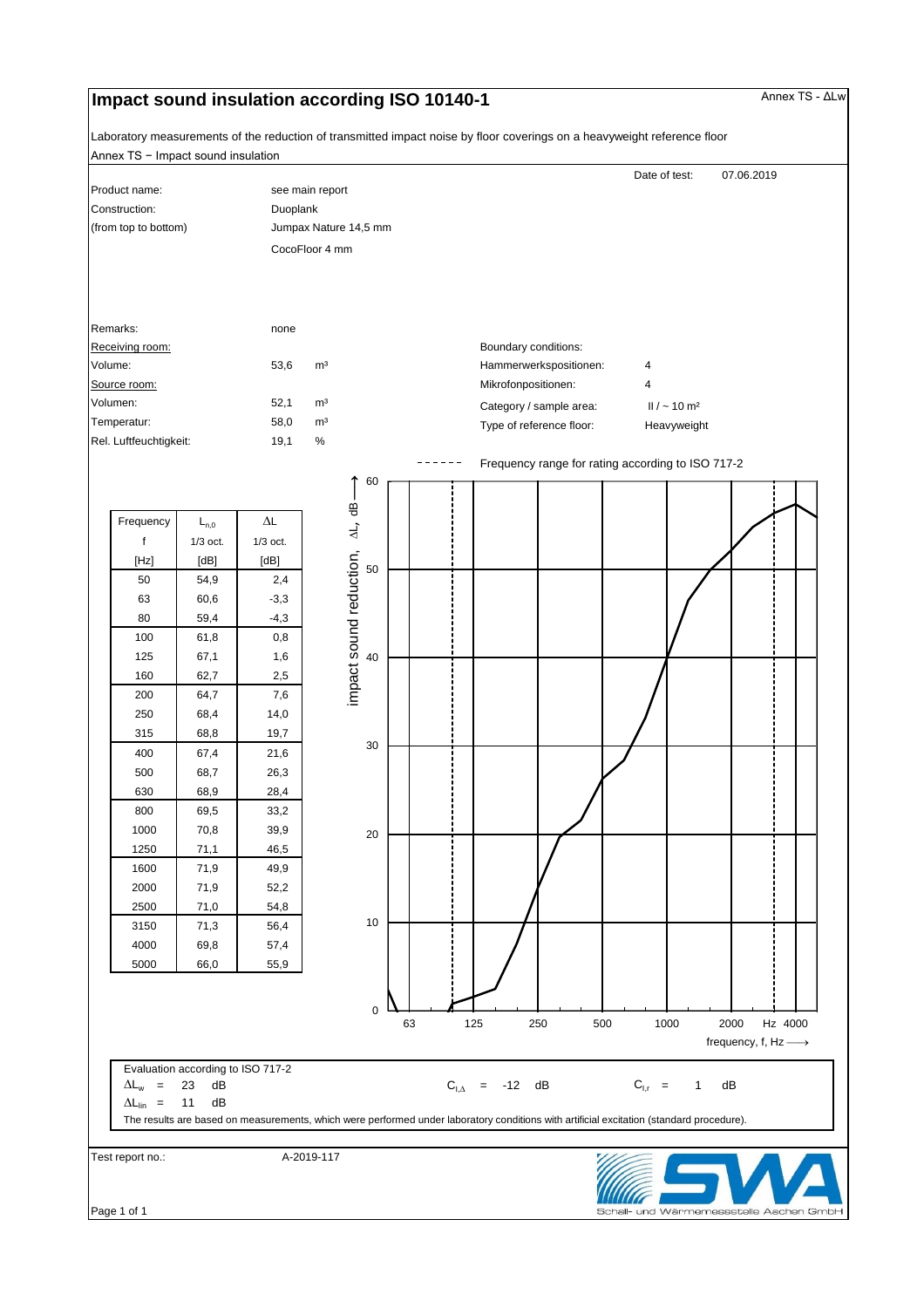## **Impact Insulation Class according ASTM E492** Annex TS - IIC

Laboratory Measurement of Impact Sound Transmission Through Floor-Ceiling Assemblies Using the Tapping Machine